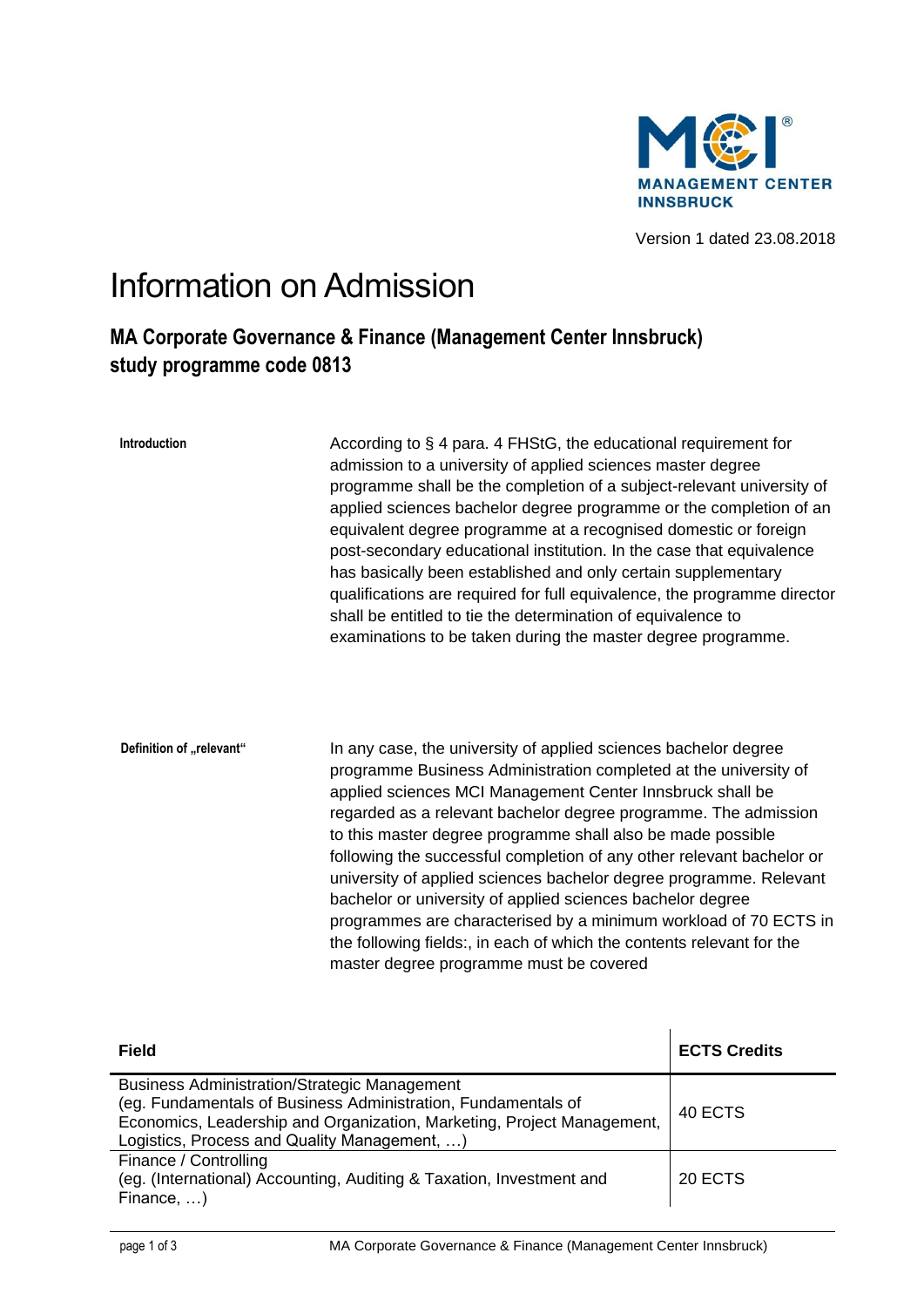HR / Business Process Management (eg. HR Management, HR Controlling, Remuneration & Incentive Systems, Organizational Development, Organizational Psychology, or Primary and Secondary Business Processes, Controlling of Business Processes, Information Systems, Innovation, Best Practices, …)

10 ECTS

**Common transfers**

Students often transfer to a master degree programme after having completed one of the following bachelor or university of applied sciences bachelor degree programmes:

| Bachelor degree programmes/University of<br>applied sciences bachelor degree<br>programmes             | <b>Higher education</b><br>institution              | <b>Admission</b>                |
|--------------------------------------------------------------------------------------------------------|-----------------------------------------------------|---------------------------------|
| <b>BA Betriebswirtschaft Online</b><br>(all versions of the curriculum)                                | <b>MCI Management</b><br>Center Innsbruck           | without conditions <sup>1</sup> |
| BA Management & Recht<br>(all versions of the curriculum)                                              | <b>MCI Management</b><br>Center Innsbruck           | without conditions              |
| BA Wirtschaft & Management<br>(all versions of the curriculum)                                         | <b>MCI Management</b><br>Center Innsbruck           | without conditions              |
| BA Nonprofit-, Sozial- &<br>Gesundheitsmanagement<br>(all versions of the curriculum)                  | <b>MCI Management</b><br>Center Innsbruck           | without conditions              |
| BA Unternehmensführung in der Tourismus-<br>und Freizeitwirtschaft<br>(all versions of the curriculum) | <b>MCI Management</b><br>Center Innsbruck           | without conditions              |
| BA Internationale Wirtschaftsbeziehungen<br>(all versions of the curriculum)                           | University of Applied<br>Sciences Burgenland        | without conditions              |
| <b>BA Business and Economics</b><br>(all versions of the curriculum)                                   | Wirtschaftsuniversität<br>Wien                      | without conditions              |
| <b>BA Internationale Betriebswirtschaft</b><br>(all versions of the curriculum)                        | University of Applied<br><b>Sciences Vorarlberg</b> | without conditions              |
| <b>BA Betriebswirtschaft</b><br>(all versions of the curriculum)                                       | University of Applied<br>Sciences Rosenheim         | without conditions              |
| <b>BA Business Administration</b><br>(all versions of the curriculum)                                  | Haute École Spécialisée<br>de Suisse Occidentale    | without conditions              |
| <b>BA Wirtschaftswissenschaften</b><br>(all versions of the curriculum)                                | Universität Innsbruck                               | without conditions              |
| BA Internationale Wirtschaft & Management<br>(all versions of the curriculum)                          | University of Applied<br><b>Sciences Kufstein</b>   | without conditions              |
| <b>BA Export-Oriented Management</b><br>(all version of the curriculum)                                | <b>IMC FH Krems</b>                                 | without conditions              |
| <b>BA Business Administration</b><br>(all version of the curriculum)                                   | <b>IMC FH Krems</b>                                 | without conditions              |
| <b>BA Business Management</b>                                                                          | University of Applied<br><b>Sciences Salzburg</b>   | without conditions              |

<sup>1</sup> Conditions required in order to achieve equivalence as defined by § 4 Abs 4 FHStG.

\_\_\_\_\_\_\_\_\_\_\_\_\_\_\_\_\_\_\_\_\_\_\_\_\_\_\_\_\_\_\_\_\_\_\_\_\_\_\_\_\_\_\_\_\_\_\_\_\_\_\_\_\_\_\_\_\_